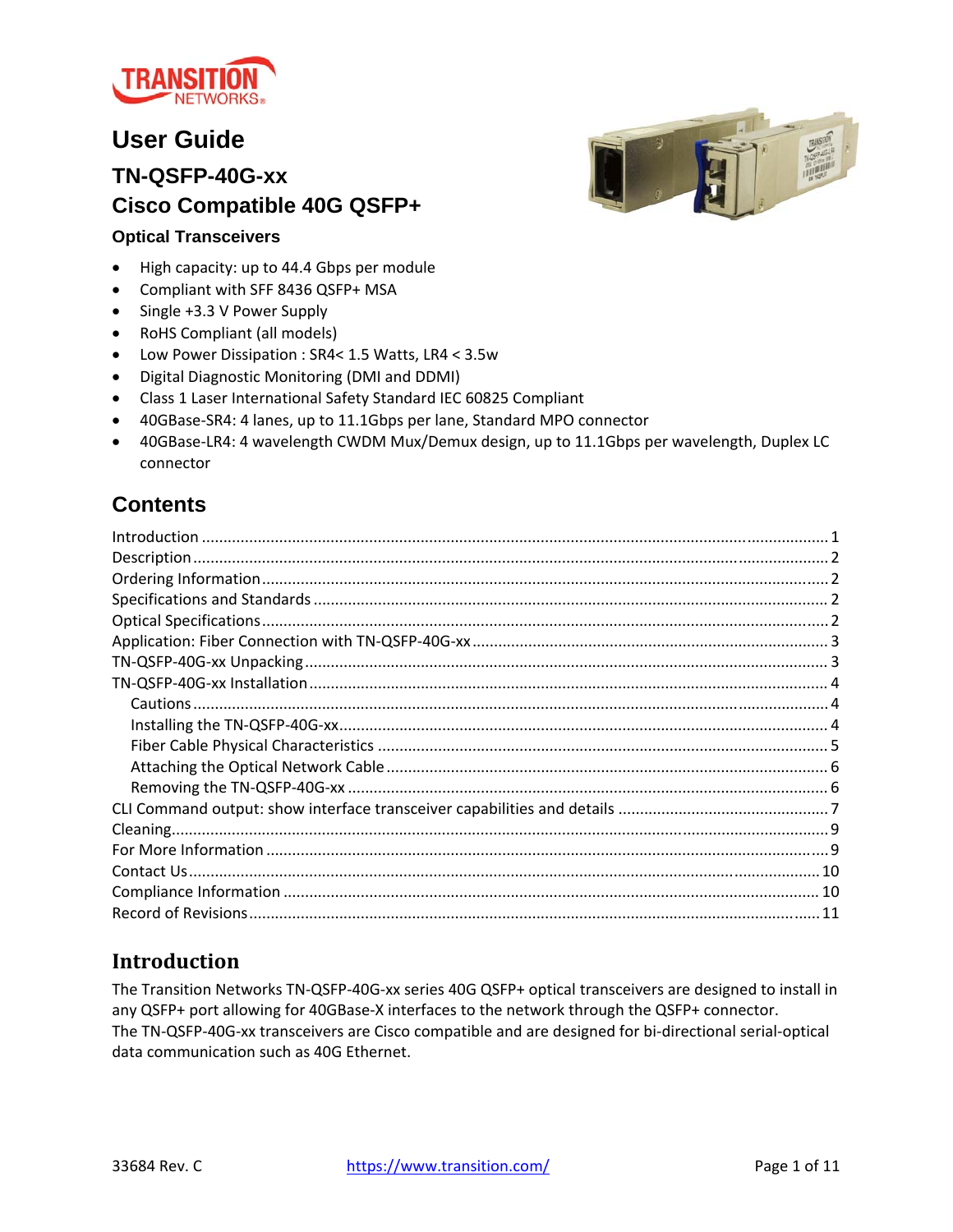## **Description**

Transition Networks' QSFP+ modules fully comply with the Multi‐Sourcing Agreement (MSA). This compliance allows our QSFP+ modules to be used in all other MSA compliant QSFP+ platforms. TN QSFP+ modules are also compatible with all Cisco QSFP+ based routers and switches, as well as Cisco's IOS software. TN QSFP+ modules are not Cisco OEM brand modules.

### **Ordering Information**

| <b>Product Number</b>    | <b>Description</b>                                                                                                             |
|--------------------------|--------------------------------------------------------------------------------------------------------------------------------|
| TN-QSFP-40G-LR4          | QSFP+ 40GBase-LR4, 1271nm, 1291nm, 1311nm, 1331nm, single mode (LC)<br>[10km/6.2mi.] Link Budget: 7.0 dB                       |
| <b>TN-QSFP-40G-SR4</b>   | QSFP+ 40GBase-SR4, 850nm multimode MPO (Multi-fiber Push On)<br>[400m/1313ft. on OM4, 300m/985ft. on OM3]. Link Budget: 2.3 dB |
| <b>TN-QSFP-40G-LR4-3</b> | QSFP+ 40GBase-LR4, 1271nm, 1291nm, 1311nm, 1331nm single mode (LC)<br>[30km/18.7mi.] Link Budget: 9.0 dB                       |
| TN-QSFP-40G-SR-BD        | QSFP+ 40GBase-SR-BD, 850/900nm multimode [150m/492ft, on OM4, 100m/328ft,<br>on OM31                                           |
| <b>TN-QSFP-40G-IR4</b>   | QSFP+ 40GBase-IR4, 1271nm, 1291nm, 1311nm, 1331nm, single mode (LC)<br>[2km/1.24 mi.] DMI                                      |

## **Specifications and Standards**

The TN-QSFP-40G-xx was designed to meet these standards and specifications:

| <b>Standards</b>          | IEEE 802.3ba                                                                                                                                                |
|---------------------------|-------------------------------------------------------------------------------------------------------------------------------------------------------------|
| <b>Compliance</b>         | SFF 8436, IEC 60825-1, FDA CDRH 21-CFR 1040.10 Class 1                                                                                                      |
| <b>Dimensions</b>         | Width: 0.71" [18 mm] x Depth: 2.83" [72 mm] x Height: 0.33" [8.5 mm]                                                                                        |
| <b>Power Input</b>        | 3.3V                                                                                                                                                        |
| <b>Power Consumption</b>  | TN-QSFP-40G-SR4: <1.5W<br>TN-QSFP-40G-LR4: <3.5W<br>TN-QSFP-40G-LR4-3: <3.5W<br>TN-QSFP-40G-IR4: max. 2.5W<br>TN-QSFP-40G-SR-BD: 2.5 W (typ.); 3.5 W (max.) |
| <b>Shipping</b><br>Weight | $0.03$ Kg. $(1.05$ Oz.)                                                                                                                                     |
| Voltage                   | Single +3.3 V Power Supply                                                                                                                                  |
| <b>Operating</b><br>Temp  | $0^{\circ}$ C to +70 $^{\circ}$ C                                                                                                                           |
| <b>Storage</b><br>Temp    | $-40^{\circ}$ C to $+85^{\circ}$ C                                                                                                                          |
| Warranty                  | Lifetime                                                                                                                                                    |

## **Optical Specifications**

The Optical Specs for all Transition Networks' SFPs are available on our Optical Devices webpage.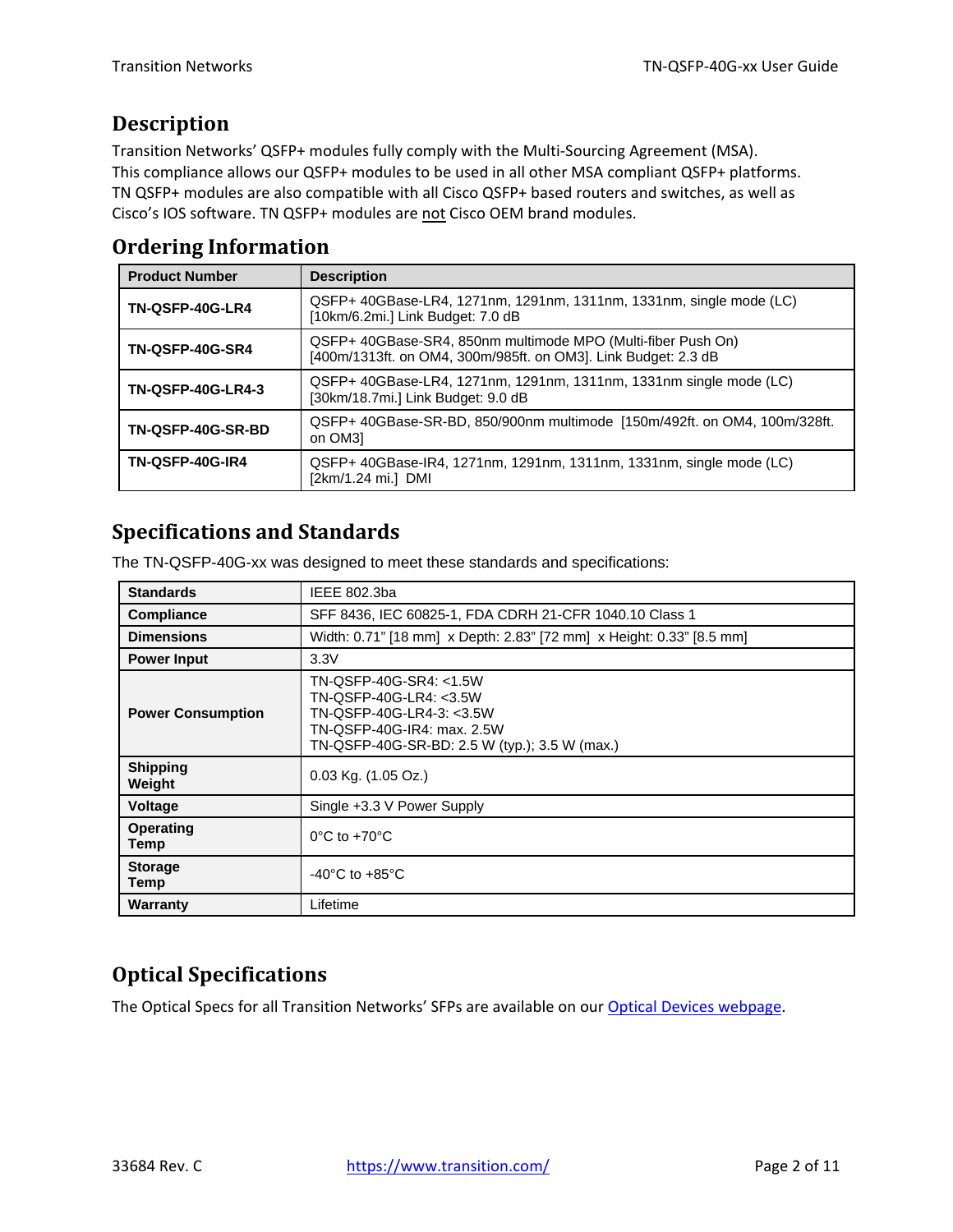## **Application: Fiber Connection with TN‐QSFP‐40G‐xx**

Applications include 40G Ethernet, 10G Ethernet, and Data Center Aggregation Connection. TN‐QSFP‐40G‐SR‐BD applications can include 40 Gigabit Ethernet interconnects, datacom/telecom switch & router connections, data aggregation and backplane applications, and proprietary protocol and density applications.



## **TN‐QSFP‐40G‐xx Unpacking**

Before you start installing the TN‐QSFP‐40G‐xx, verify that the package contains the following items:

- o One TN‐QSFP‐40G‐xx SFP
- o One Documentation Postcard

Notify your sales representative immediately if any of the above items is missing or damaged. Save the packaging for possible future use.

The optical ports of the QSFP+ transceiver must be terminated with an optical connector or with a dust plug. The QSFP+ transceiver must be operated within the specified temperature and voltage limits.

The Fiber Optic Association, Inc. provides a Technical Bulletin on "*Guidelines For Testing And Troubleshooting Fiber Optic Installations*" at http://www.thefoa.org/tech/guides/TT3.pdf. There are other FOA Technical Bulletins that should be used as references for the design and planning of the network. These documents can be downloaded from the FOA Tech Topics website.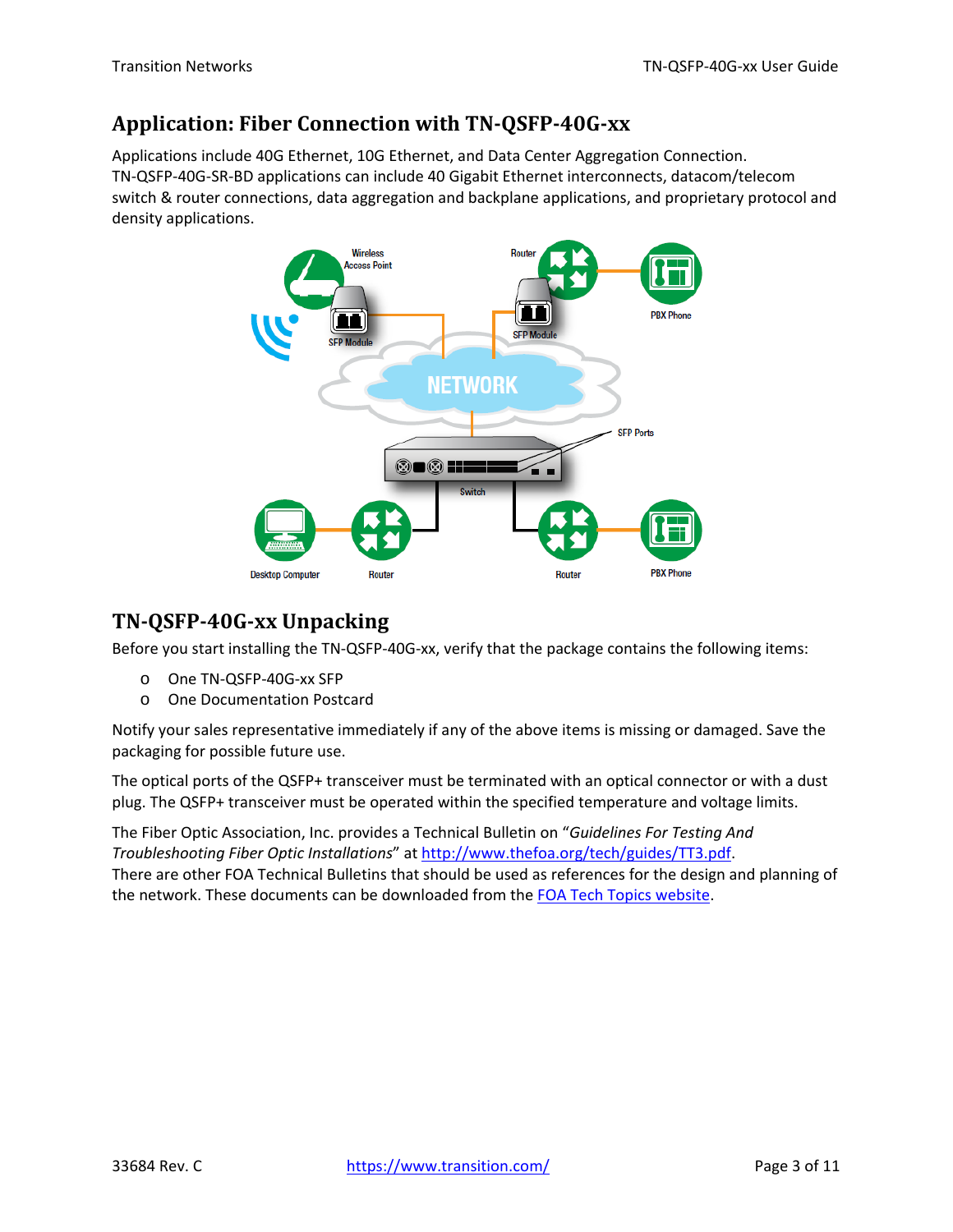### **TN‐QSFP‐40G‐xx Installation**

The TN‐QSFP‐40G‐xx is used primarily in short reach applications in switches, routers, and data center equipment where it provides higher density than SFP+ modules.

**Note**: The multiple‐fiber push‐on (MPO) connectors and the duplex LC connectors on the TN‐QSFP‐40G‐ xx support network interface cables with either Physical contact (PC) or Ultra‐Physical Contact (UPC) flat-polished face types. The MPO connectors and the duplex LC connectors on the TN-QSFP-40G-xx do not support network interface cables with an angle-polished contact (APC) face type.

**Warning**: Invisible laser radiation may be emitted from the aperture of the port when no cable is connected; avoid exposure to laser radiation and do not stare into open apertures.

**Warning**: Ultimate disposal of this product should be handled according to all national laws /regulations. **Warning**: Use of controls, adjustments, or performing procedures other than those specified may result in hazardous radiation exposure.

#### **Tools Needed**

These tools are needed to install the TN‐QSFP‐40G‐xx: 1) Wrist strap or other personal grounding device to prevent ESD occurrences; 2) Antistatic mat or antistatic foam to set the TN-QSFP-40G-xx on; 3) Fiberoptic end‐face cleaning tools and inspection equipment.

#### *Cautions*

- The QSFP+ tranceiver module is keyed to only be installed one way. However, if forced the wrong way, damage may occur.
- Avoid getting dust or other contaminants into the fiber bore of the QSFP+ transceiver module.
- Clean the optic surfacees of the optical fiber before you plug them back in to the optical bores of another QSFP+ tranceiver module.
- Each port must match the wavelength specifications on the other end of the cable, and the cable must not exceed the specified cable length for reliable communications.

### *Installing the TN-QSFP-40G-xx*

**Caution**: The TN‐QSFP‐40G‐xx is a static‐sensitive device. Always use an ESD wrist strap or similar individual grounding device when handling or coming into contact with a TN‐QSFP‐40G‐xx.

The TN-QSFP-40G-xx has a pull-tab latch. To install a TN-QSFP-40G-xx, follow these steps:

- 1. Attach an ESD wrist strap to yourself and a properly grounded point on the chassis or the rack.
- 2. Remove the TN‐QSFP‐40G‐xx from its protective packaging.
- 3. Check the label on the TN‐QSFP‐40G‐xx to verify that you have the correct model for your network.
- 4. Remove the optical bore dust plug and set it aside.
- 5. Hold the transceiver so that the identifier label is on the top.

6. Align the TN‐QSFP‐40G‐xx in front of the module's transceiver socket opening and carefully slide it into the socket until it makes contact with the socket electrical connector.

7. Press firmly on the front of the TN‐QSFP‐40G‐xx with your thumb to fully seat the TN‐QSFP‐40G‐xx in the TN‐QSFP‐40G‐xx socket. **Caution**: If the latch is not fully engaged, you could accidently disconnect the TN‐QSFP‐40G‐xx.

8. Reinstall the dust plug into the TN‐QSFP‐40G‐xx optical bore until you are ready to attach the network interface cable. Do not remove the dust plug until you are ready to attach the network interface cable.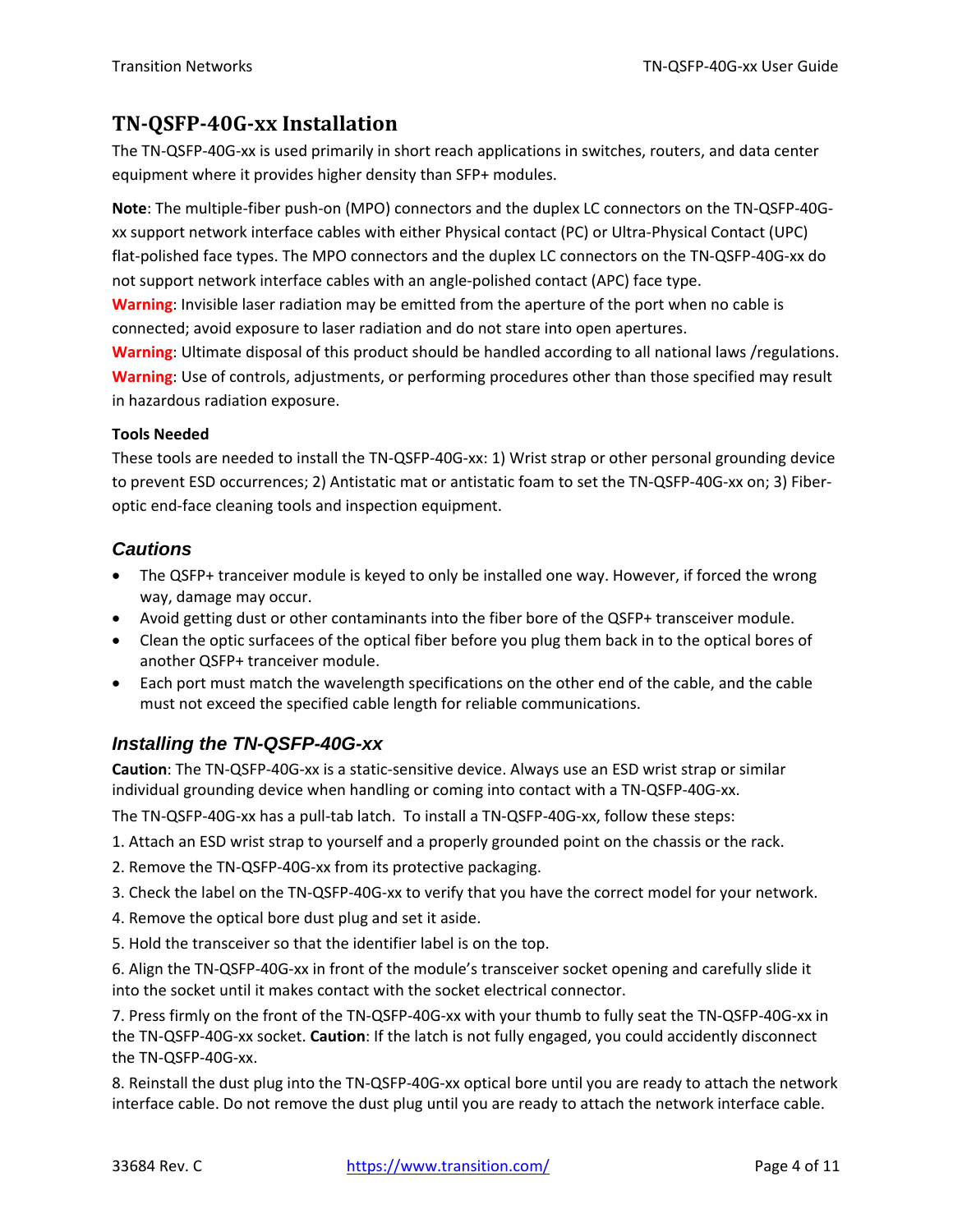### *Fiber Cable Physical Characteristics*

The fiber cable physical characteristics must meet or exceed IEEE 802.3ae or IEEE 802.3ba standard.

**Warning**: Visible and invisible laser radiation when open. DO NOT stare into laser beam or view directly with optical instruments. Failure to observe this warning could result in damage to your eyes or blindness.

**TN‐QSFP‐40G‐SR‐BD** applications can include 40 Gigabit Ethernet interconnects, Datacom/Telecom switch & router connections, Data aggregation and backplane applications, Proprietary protocol and density applications. The **TN‐QSFP‐40G‐SR‐BD** provides an aggregate bandwidth of 40Gbps into a duplex LC cable. This allows reuse of the installed LC duplex cabling infrastructure for 40GbE application. Link distances up to 100 m using OM3 and 150m using OM4 optical fiber are supported. These modules are designed to operate over multimode fiber systems using a nominal wavelength of 850nm on one end and 900nm on the other end. The electrical interface uses a 38 contact QSFP+ type edge connector. The optical interface uses a conventional LC duplex connector. The **TN‐QSFP‐40G‐SR‐BD** is capable of over 100m transmission on OM3 Multimode Fiber (MMF) and 150m on OM4 MMF.

- Without digital diagnostic functions
- Temperature range 0°C to 70°C
- Power Consumption :2.5 W (typ.); 3.5 W (max.)

Check with your cable supplier for MPO connection rules and procedures.

The **TN‐QSFP‐40G‐IR4** is a QSFP+ LR4 10km optical transceiver with DDM and SMF. It is compliant with 40G Ethernet IEEE802.3ba and 40GBASE‐LR4 Standard, and is QSFP+ MSA compliant. It supports up to 11.2Gb/s data rate per wavelength and up to 10km transmission on single mode fiber (SMF). Its operating case temperature is 0 to 70°C. The TN-QSFP-40G-IR4 has maximum power consumption of 2.5W using the LC duplex connector. The TN‐QSFP‐40G‐IR4 is compliant to 40GBASE‐LR4 of the IEEE P802.3ba standard.

**ISO/IEC 11801** (Structured Cabling): International standard ISO/IEC 11801 Information technology — Generic cabling for customer premises specifies general‐purpose telecommunication cabling systems (structured cabling) that are suitable for a wide range of applications (analog and ISDN telephony, various data communication standards, building control systems, factory automation). It covers both balanced copper cabling and optical fibre cabling. The standard was designed for use within commercial premises that may consist of either a single building or of multiple buildings on a campus. It was optimized for premises that span up to 3 km, up to 1 km2 office space, with between 50 and 50,000 persons, but can also be applied for installations outside this range. A major revision, Edition 3, has been released in November 2017, unifying requirements for commercial, home and industrial networks.

The standard defines several classes of optical fiber interconnect:

OM1: Multimode fiber type 62.5 µm core; minimum modal bandwidth of 200 MHz∙km at 850 nm OM2: Multimode fiber type 50 µm core; minimum modal bandwidth of 500 MHz∙km at 850 nm OM3: Multimode fiber type 50 µm core; minimum modal bandwidth of 2000 MHz∙km at 850 nm OM4: Multimode fiber type 50 µm core; minimum modal bandwidth of 4700 MHz∙km at 850 nm

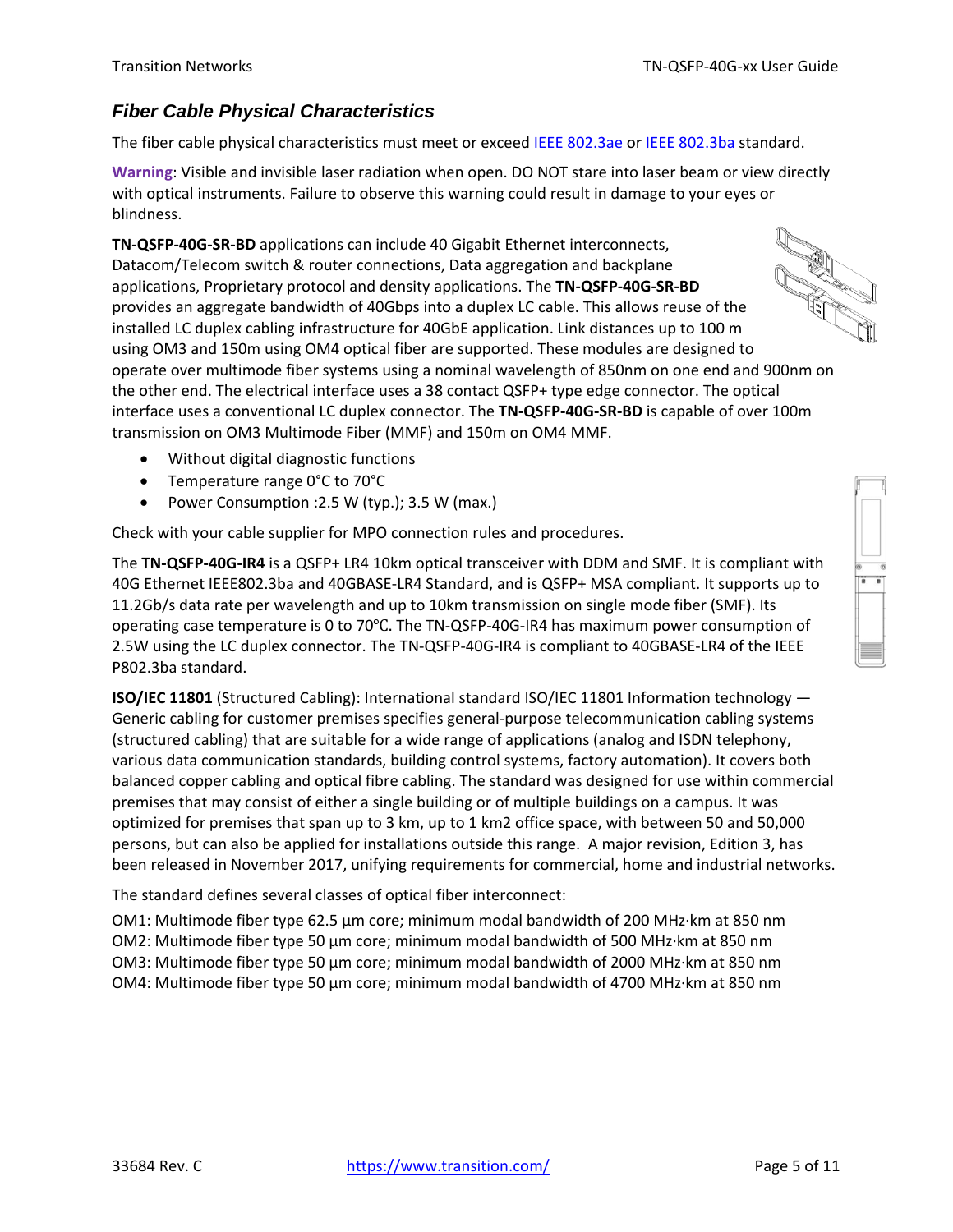#### *Attaching the Optical Network Cable*

Before removing the dust plugs and making any optical connections, follow these guidelines:

- Keep the protective dust plugs installed in the unplugged fiber‐optic cable connectors and in the transceiver optical bores until you are ready to make a connection.
- Inspect and clean the MPO connector or the duplex LC connector end faces just before you make any connections.
- Grasp the MPO or the duplex LC connector only by the connector housing to plug or unplug a fiberoptic cable.

**Note**: The MPO connectors on the TN‐QSFP‐40G‐SR4 are keyed to prevent incorrect insertion.

**Note**: The multiple‐fiber push‐on (MPO) connectors and the duplex LC connectors on the TN‐QSFP‐40G‐ xx support network interface cables with either Physical contact (PC) or Ultra‐Physical Contact (UPC) flat-polished face types. The MPO connectors and the duplex LC connectors on the TN-QSFP-40G-xx do not support network interface cables with an angle-polished contact (APC) face type.

1. Remove the dust plugs from the optical network interface cable MPO connectors. Save the dust plugs for future use.

2. Inspect and clean the MPO or duplex LC connector's fiber‐optic end faces.

3. Remove the dust plugs from the TN‐QSFP‐40G‐xx optical bores.

4. Immediately attach the network interface cable MPO connector or duplex LC connector to the TN‐ QSFP‐40G‐xx.

5. Verify that the optical network cable is fully seated by pulling gently on the cable's MPO or duplex LC connector boot. If the network cable disconnects, reinstall it and make sure that the cable connector is fully seated and that the connector latch engages.

### *Removing the TN-QSFP-40G-xx*

**Caution**: Be careful when removing the QSFP+ from a device. Some QSFP+ transceiver module temperatures may exceed 160°F (70°C) and be too hot to touch with bare hands. **Note**: Do not remove and replace the QSFP+ modules more often than necessary; excessive QSFP+ removing and replacing can shorten the useful life of the QSFP+.

**Caution**: The TN‐QSFP‐40G‐xx is a static‐sensitive device. Always use an ESD wrist strap or similar individual grounding device when handling or coming into contact with a TN‐QSFP‐40G‐xx.

To remove a QSFP+ transceiver, follow these steps:

- 1. Disconnect the network interface cable from the TN‐QSFP‐40G‐xx.
- 2. Immediately install the dust plug into the TN‐QSFP‐40G‐xx optical bore.
- 3. Grasp the tab and gently pull to release the TN‐QSFP‐40G‐xx from the socket.
- 4. Slide the TN‐QSFP‐40G‐xx out of the socket.
- 5 .Place the TN‐QSFP‐40G‐xx into an antistatic bag.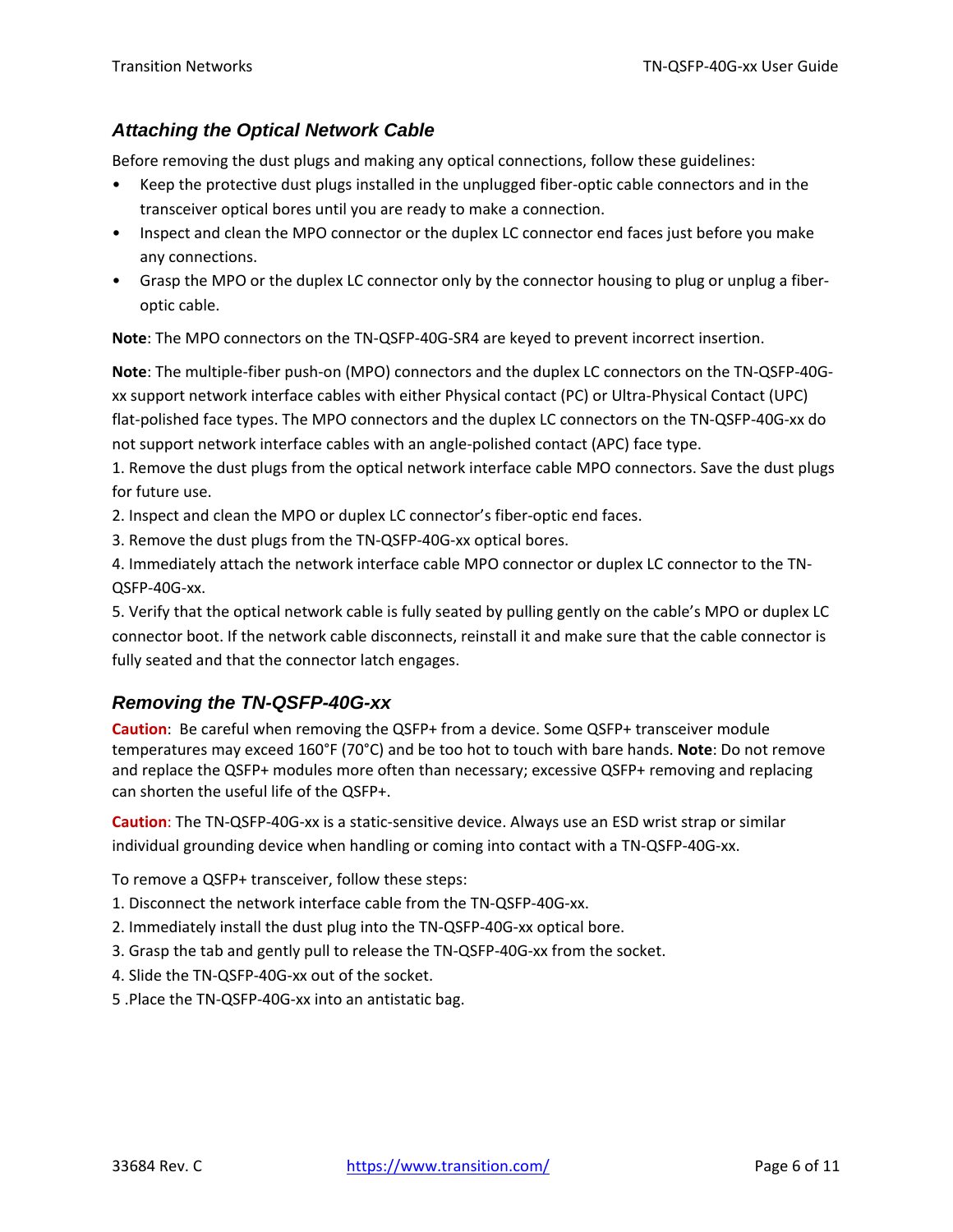## **CLI Command output: show interface transceiver capabilities and details**

Cisco Nexus9000 93180YC-EX chassis with TN-QSFP-40G-IR4:

| $[2018-07-17 \t13:44:34.731]$                                  | switch# show interface ethernet 1/49 capabilities                                  |                                                           |                                          |          |              |            |          |              |  |
|----------------------------------------------------------------|------------------------------------------------------------------------------------|-----------------------------------------------------------|------------------------------------------|----------|--------------|------------|----------|--------------|--|
|                                                                | [2018-07-17 13:44:34.863] Ethernet1/49                                             |                                                           |                                          |          |              |            |          |              |  |
| [2018-07-17 13:44:34.890]                                      | Model:                                                                             |                                                           | N9K-C93180YC-EX                          |          |              |            |          |              |  |
| [2018-07-17 13:44:34.928]                                      | Type (SFP capable):                                                                |                                                           | WSP-Q40GLR4L                             |          |              |            |          |              |  |
| [2018-07-17 13:44:34.962]                                      | Speed:                                                                             |                                                           | 1000, 10000, 25000, 40000, 50000, 100000 |          |              |            |          |              |  |
| [2018-07-17 13:44:35.027]                                      | Duplex:                                                                            |                                                           | full                                     |          |              |            |          |              |  |
| [2018-07-17 13:44:35.061]                                      | Trunk encap. type:                                                                 |                                                           | 802.1Q                                   |          |              |            |          |              |  |
| [2018-07-17 13:44:35.096]                                      | Channel:                                                                           |                                                           | yes                                      |          |              |            |          |              |  |
| $[2018-07-17 \t13:44:35.128]$                                  | Broadcast suppression: percentage(0-100)                                           |                                                           |                                          |          |              |            |          |              |  |
| $[2018-07-17 \t13:44:35.178]$                                  | Flowcontrol:                                                                       |                                                           | $rx-(off/on), tx-(off/on)$               |          |              |            |          |              |  |
| $[2018-07-17 \t13:44:35.225]$                                  | Rate mode:                                                                         |                                                           | dedicated                                |          |              |            |          |              |  |
| $[2018-07-17 \t13:44:35.260]$                                  | Port mode:                                                                         |                                                           | Routed, Switched                         |          |              |            |          |              |  |
| $[2018-07-17 \t13:44:35.305]$                                  | QOS scheduling:                                                                    |                                                           | $rx-(8q2t), tx-(7q)$                     |          |              |            |          |              |  |
| [2018-07-17 13:44:35.351]                                      | CoS rewrite:                                                                       |                                                           | yes                                      |          |              |            |          |              |  |
| [2018-07-17 13:44:35.381]                                      | ToS rewrite:                                                                       |                                                           | yes                                      |          |              |            |          |              |  |
| $[2018-07-17 \t13:44:35.414]$                                  | SPAN:                                                                              |                                                           | yes                                      |          |              |            |          |              |  |
| $[2018-07-17 \t13:44:35.444]$                                  | UDLD:                                                                              |                                                           | yes                                      |          |              |            |          |              |  |
| $[2018-07-17 \t13:44:35.479]$                                  | MDIX:                                                                              |                                                           | no                                       |          |              |            |          |              |  |
| [2018-07-17 13:44:35.511]                                      | TDR capable:                                                                       |                                                           | no                                       |          |              |            |          |              |  |
| $[2018-07-17 \t13:44:35.535]$                                  | Link Debounce:                                                                     |                                                           | yes                                      |          |              |            |          |              |  |
| $[2018-07-17 \t13:44:35.568]$                                  | Link Debounce Time:                                                                |                                                           | yes                                      |          |              |            |          |              |  |
| [2018-07-17 13:44:35.598]                                      | FEX Fabric:                                                                        |                                                           | yes                                      |          |              |            |          |              |  |
| [2018-07-17 13:44:35.629]                                      | dot10-tunnel mode:                                                                 |                                                           | yes                                      |          |              |            |          |              |  |
| $[2018-07-17 \t13:44:35.660]$                                  | Pvlan Trunk capable:                                                               |                                                           | no                                       |          |              |            |          |              |  |
| $[2018-07-17 \t13:44:35.693]$                                  | Port Group Members:                                                                |                                                           | 193                                      |          |              |            |          |              |  |
| $[2018-07-17 \t13:44:35.727]$                                  | EEE (efficient-eth):                                                               |                                                           | no                                       |          |              |            |          |              |  |
| $[2018-07-17 \t13:44:35.752]$                                  | PFC capable:                                                                       |                                                           | yes                                      |          |              |            |          |              |  |
| [2018-07-17 13:44:35.784]                                      | Buffer Boost capable:                                                              |                                                           | no                                       |          |              |            |          |              |  |
| [2018-07-17 13:44:35.814]                                      | Breakout capable:                                                                  |                                                           | yes                                      |          |              |            |          |              |  |
| [2018-07-17 13:44:35.844]                                      | MACSEC capable:                                                                    |                                                           | no                                       |          |              |            |          |              |  |
| [2018-07-17 13:44:35.885]                                      |                                                                                    |                                                           |                                          |          |              |            |          |              |  |
|                                                                | [2018-07-17 13:44:35.902] switch# show interface ethernet 1/49 transceiver details |                                                           |                                          |          |              |            |          |              |  |
|                                                                | [2018-07-17 13:44:36.151] Ethernet1/49                                             |                                                           |                                          |          |              |            |          |              |  |
| $[2018-07-17 \t13:44:36.162]$                                  | transceiver is present                                                             |                                                           |                                          |          |              |            |          |              |  |
| $[2018-07-17 \ \ 13:44:36.194]$                                | type is WSP-Q40GLR4L                                                               |                                                           |                                          |          |              |            |          |              |  |
| $[2018-07-17 \t13:44:36.224]$                                  | name is TRANSITION                                                                 |                                                           |                                          |          |              |            |          |              |  |
| $[2018-07-17 \t13:44:36.243]$                                  | part number is TN-QSFP-40G-IR4<br>revision is --                                   |                                                           |                                          |          |              |            |          |              |  |
| $[2018-07-17 \t13:44:36.293]$                                  | serial number is TN02000254                                                        |                                                           |                                          |          |              |            |          |              |  |
| $[2018-07-17 \t13:44:36.310]$                                  | nominal bitrate is 10300 MBit/sec per channel                                      |                                                           |                                          |          |              |            |          |              |  |
| $[2018-07-17 \t13:44:36.339]$                                  | Link length supported for 9/125um fiber is 2 km                                    |                                                           |                                          |          |              |            |          |              |  |
| $[2018-07-17 \t13:44:36.397]$<br>$[2018-07-17 \t13:44:36.445]$ | cisco id is 13                                                                     |                                                           |                                          |          |              |            |          |              |  |
| $[2018 - 07 - 17 \ 13:44:36.490]$                              | cisco extended id number is 196                                                    |                                                           |                                          |          |              |            |          |              |  |
| [2018-07-17 13:44:36.537]                                      |                                                                                    |                                                           |                                          |          |              |            |          |              |  |
|                                                                | [2018-07-17 13:44:36.537] Lane Number:1 Network Lane                               |                                                           |                                          |          |              |            |          |              |  |
| [2018-07-17 13:44:36.551]                                      |                                                                                    | SFP Detail Diagnostics Information (internal calibration) |                                          |          |              |            |          |              |  |
| [2018-07-17 13:44:36.614]                                      | -----------                                                                        |                                                           |                                          |          |              |            |          |              |  |
| $[2018-07-17 \t13:44:36.693]$                                  |                                                                                    | Current                                                   |                                          | Alarms   |              |            | Warnings |              |  |
| [2018-07-17 13:44:36.762]                                      |                                                                                    | Measurement                                               |                                          | High     | Low          | High       |          | Low          |  |
| $[2018-07-17 13:44:36.841]$                                    |                                                                                    |                                                           |                                          |          |              |            |          |              |  |
| [2018-07-17 13:44:36.923]                                      | Temperature                                                                        | 32.16 C                                                   |                                          | 80.00 C  | $-10.00C$    | 75.00 C    |          | $-5.00C$     |  |
| [2018-07-17 13:44:37.009]                                      | Voltage                                                                            | 3.32 V                                                    |                                          | 3.70 V   | 2.90V        | 3.59 V     |          | 3.00V        |  |
| [2018-07-17 13:44:37.086]                                      | Current                                                                            | 36.67 mA                                                  |                                          | 75.00 mA | 10.00 mA     | 70.00 mA   |          | 15.00 mA     |  |
| [2018-07-17 13:44:37.167]                                      | Tx Power                                                                           | $-2.11$ dBm                                               |                                          | 3.29 dBm | $-8.21$ dBm  | 2.29 dBm   |          | -7.01 dBm    |  |
| $[2018-07-17 \t13:44:37.251]$                                  | Rx Power                                                                           | $-1.45$ dBm                                               |                                          | 4.49 dBm | $-16.57$ dBm | $2.49$ dBm |          | $-14.43$ dBm |  |
| $[2018-07-17 \t13:44:37.335]$                                  | $Transmit$ Fault Count = 0                                                         |                                                           |                                          |          |              |            |          |              |  |
| [2018-07-17 13:44:37.363]                                      |                                                                                    |                                                           |                                          |          |              |            |          |              |  |
| $[2018-07-17 \t13:44:37.447]$                                  | Note: ++ high-alarm; + high-warning; -- low-alarm; - low-warning                   |                                                           |                                          |          |              |            |          |              |  |
| [2018-07-17 13:44:37.529]                                      |                                                                                    |                                                           |                                          |          |              |            |          |              |  |
|                                                                | [2018-07-17 13:44:37.529] Lane Number:2 Network Lane                               |                                                           |                                          |          |              |            |          |              |  |
| [2018-07-17 13:44:37.553]                                      |                                                                                    | SFP Detail Diagnostics Information (internal calibration) |                                          |          |              |            |          |              |  |
| [2018-07-17 13:44:37.625]                                      |                                                                                    |                                                           |                                          |          |              |            |          |              |  |
| [2018-07-17 13:44:37.709]                                      |                                                                                    | Current                                                   |                                          | Alarms   |              |            | Warnings |              |  |
| [2018-07-17 13:44:37.782]                                      |                                                                                    | Measurement                                               |                                          | High     | Low          | High       |          | Low          |  |
|                                                                |                                                                                    |                                                           |                                          |          |              |            |          |              |  |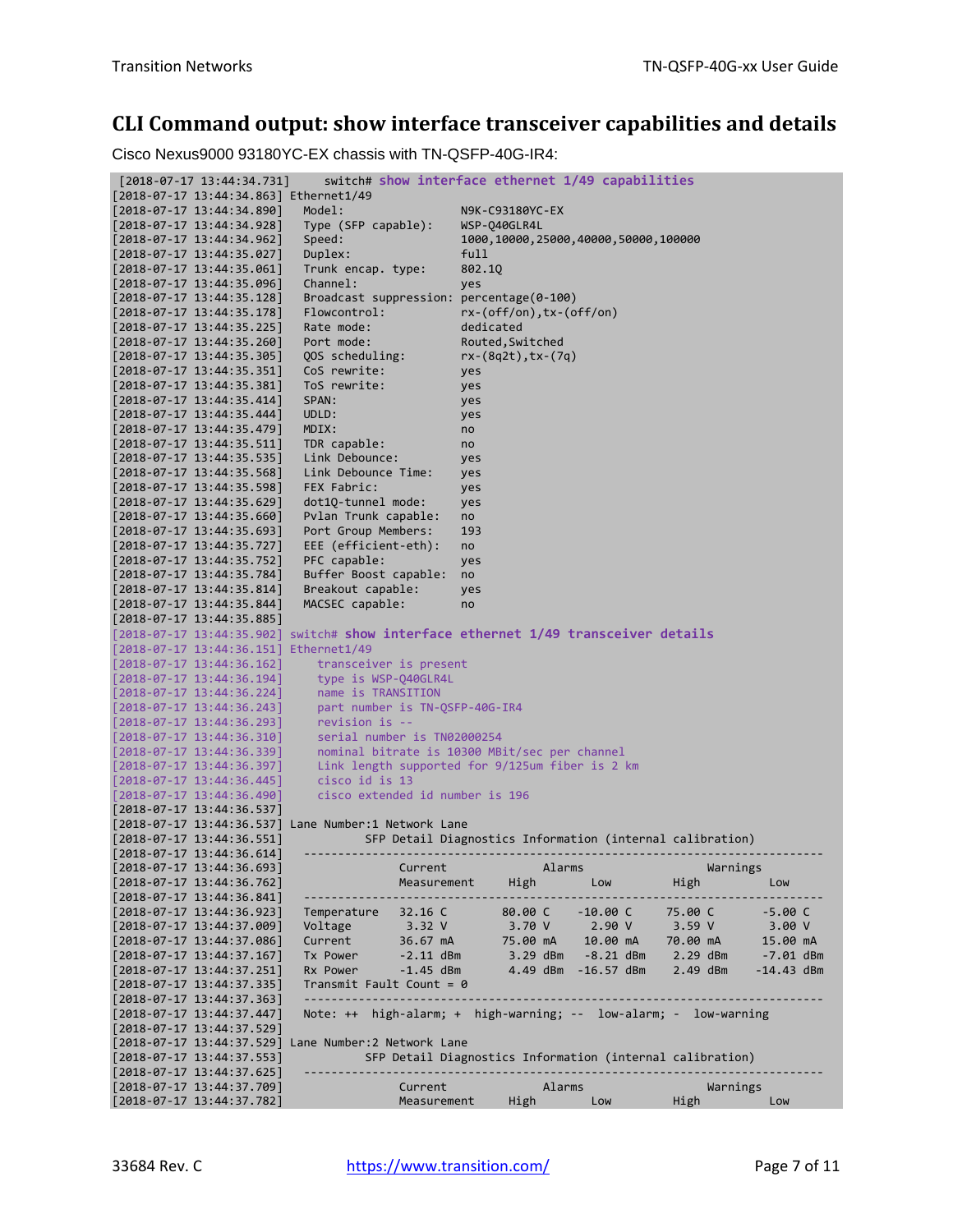|          | [2018-07-17 13:44:37.862]                                      |                                                                       |                                                                  |                  |              |            |              |              |  |
|----------|----------------------------------------------------------------|-----------------------------------------------------------------------|------------------------------------------------------------------|------------------|--------------|------------|--------------|--------------|--|
|          | [2018-07-17 13:44:37.944]                                      | Temperature                                                           | 32.16 C                                                          | 80.00 C          | $-10.00C$    | 75.00 C    |              | $-5.00C$     |  |
|          | [2018-07-17 13:44:38.026]                                      | Voltage                                                               | 3.32 V                                                           | 3.70 V           | 2.90V        | 3.59 V     |              | 3.00V        |  |
|          | $[2018-07-17 13:44:38.107]$                                    | Current                                                               | 37.24 mA                                                         | 75.00 mA         | 10.00 mA     | 70.00 mA   |              | 15.00 mA     |  |
|          | [2018-07-17 13:44:38.189]                                      | Tx Power                                                              | $-1.88$ dBm                                                      | 3.29 dBm         | $-8.21$ dBm  | 2.29 dBm   |              | $-7.01$ dBm  |  |
|          | $[2018-07-17 13:44:38.275]$                                    | Rx Power                                                              | $-1.51$ dBm                                                      | 4.49 dBm         | $-16.57$ dBm | 2.49 dBm   |              | $-14.43$ dBm |  |
|          | [2018-07-17 13:44:38.361]                                      | $Transmit$ Fault Count = 0                                            |                                                                  |                  |              |            |              |              |  |
|          | [2018-07-17 13:44:38.383]                                      |                                                                       |                                                                  |                  |              |            |              |              |  |
|          | $[2018-07-17 \t13:44:38.470]$                                  |                                                                       | Note: ++ high-alarm; + high-warning; -- low-alarm; - low-warning |                  |              |            |              |              |  |
|          | [2018-07-17 13:44:38.543]                                      |                                                                       |                                                                  |                  |              |            |              |              |  |
|          |                                                                | [2018-07-17 13:44:38.554] Lane Number:3 Network Lane                  |                                                                  |                  |              |            |              |              |  |
|          | [2018-07-17 13:44:38.573]                                      |                                                                       | SFP Detail Diagnostics Information (internal calibration)        |                  |              |            |              |              |  |
|          | $[2018-07-17 13:44:38.659]$                                    |                                                                       |                                                                  |                  |              |            |              |              |  |
|          | [2018-07-17 13:44:38.728]                                      |                                                                       | Current                                                          | Alarms           |              |            | Warnings     |              |  |
|          | $[2018-07-17 13:44:38.809]$                                    |                                                                       | Measurement                                                      | High             | Low          | High       |              | Low          |  |
|          | [2018-07-17 13:44:38.881]                                      |                                                                       |                                                                  |                  |              |            |              |              |  |
|          | [2018-07-17 13:44:38.965]                                      | Temperature                                                           | 32.16 C                                                          | 80.00 C          | $-10.00C$    | 75.00 C    |              | $-5.00C$     |  |
|          | $[2018-07-17 \t13:44:39.047]$                                  | Voltage                                                               | 3.32 V                                                           | 3.70 V           | 2.90V        | 3.59V      |              | 3.00V        |  |
|          | [2018-07-17 13:44:39.127]                                      | Current                                                               | 37.18 mA                                                         | 75.00 mA         | 10.00 mA     | 70.00 mA   |              | 15.00 mA     |  |
|          | [2018-07-17 13:44:39.209]                                      | Tx Power                                                              | $-1.59$ dBm                                                      | 3.29 dBm         | $-8.21$ dBm  | 2.29 dBm   |              | $-7.01$ dBm  |  |
|          | [2018-07-17 13:44:39.292]                                      | Rx Power                                                              | $-1.94$ dBm                                                      | 4.49 dBm         | $-16.57$ dBm | 2.49 dBm   |              | $-14.43$ dBm |  |
|          | [2018-07-17 13:44:39.375]                                      | Transmit Fault Count = $\theta$                                       |                                                                  |                  |              |            |              |              |  |
|          | [2018-07-17 13:44:39.409]                                      |                                                                       |                                                                  |                  |              |            |              |              |  |
|          | [2018-07-17 13:44:39.488]                                      |                                                                       | Note: ++ high-alarm; + high-warning; -- low-alarm; - low-warning |                  |              |            |              |              |  |
|          |                                                                |                                                                       |                                                                  |                  |              |            |              |              |  |
|          |                                                                |                                                                       |                                                                  |                  |              |            |              |              |  |
|          | [2018-07-17 13:44:39.565]                                      |                                                                       |                                                                  |                  |              |            |              |              |  |
|          | [2018-07-17 13:44:39.565]                                      | Lane Number: 4 Network Lane                                           |                                                                  |                  |              |            |              |              |  |
|          | [2018-07-17 13:44:39.593]                                      |                                                                       | SFP Detail Diagnostics Information (internal calibration)        |                  |              |            |              |              |  |
|          | [2018-07-17 13:44:39.666]                                      |                                                                       |                                                                  |                  |              |            |              |              |  |
|          | [2018-07-17 13:44:39.749]                                      |                                                                       | Current                                                          | Alarms           |              |            | Warnings     |              |  |
|          | [2018-07-17 13:44:39.823]                                      |                                                                       | Measurement                                                      | High             | Low          | High       |              | Low          |  |
|          | [2018-07-17 13:44:39.901]                                      |                                                                       |                                                                  |                  |              |            |              |              |  |
|          | [2018-07-17 13:44:39.991]                                      | Temperature                                                           | 32.16 C                                                          | 80.00 C          | $-10.00C$    | 75.00 C    |              | $-5.00C$     |  |
|          | [2018-07-17 13:44:40.066]                                      | Voltage                                                               | 3.32 V                                                           | 3.70 V           | 2.90V        | 3.59 V     |              | 3.00V        |  |
|          | [2018-07-17 13:44:40.146]                                      | Current                                                               | 36.73 mA                                                         | 75.00 mA         | 10.00 mA     | 70.00 mA   |              | 15.00 mA     |  |
|          | $[2018-07-17 \t13:44:40.228]$                                  | Tx Power                                                              | $-1.22$ dBm                                                      | 3.29 dBm         | $-8.21$ dBm  | 2.29 dBm   |              | $-7.01$ dBm  |  |
|          | [2018-07-17 13:44:40.314]                                      | Rx Power                                                              | $-1.05$ dBm                                                      | 4.49 dBm         | $-16.57$ dBm | $2.49$ dBm |              | $-14.43$ dBm |  |
|          | [2018-07-17 13:44:40.395]                                      | Transmit Fault Count = $\theta$                                       |                                                                  |                  |              |            |              |              |  |
|          | [2018-07-17 13:44:40.425]                                      | ------------------                                                    |                                                                  |                  |              |            |              |              |  |
|          | $[2018-07-17 13:44:40.507]$                                    |                                                                       | Note: ++ high-alarm; + high-warning; -- low-alarm; - low-warning |                  |              |            |              |              |  |
|          | $[2018-07-17 13:44:40.584]$                                    |                                                                       |                                                                  |                  |              |            |              |              |  |
|          |                                                                | [2018-07-17 13:44:40.596] switch# show interface ethernet 1/49 status |                                                                  |                  |              |            |              |              |  |
|          | [2018-07-17 13:44:41.640]                                      |                                                                       |                                                                  |                  |              |            |              |              |  |
|          | [2018-07-17 13:44:41.640]                                      |                                                                       |                                                                  |                  |              |            |              |              |  |
|          | [2018-07-17 13:44:41.725] Port                                 |                                                                       | Name                                                             | Status           | Vlan         |            | Duplex Speed | <b>Type</b>  |  |
|          | $[2018-07-17 13:44:41.796]$ -                                  |                                                                       |                                                                  |                  |              |            |              |              |  |
|          | [2018-07-17 13:44:41.879] Eth1/49                              | $- -$                                                                 |                                                                  | connected routed |              | full       | 40G          | WSP-         |  |
| Q40GLR4L |                                                                |                                                                       |                                                                  |                  |              |            |              |              |  |
|          | $[2018-07-17 13:44:41.975]$                                    |                                                                       |                                                                  |                  |              |            |              |              |  |
|          | [2018-07-17 13:44:41.975]<br>[2018-07-17 13:44:41.978] switch# |                                                                       |                                                                  |                  |              |            |              |              |  |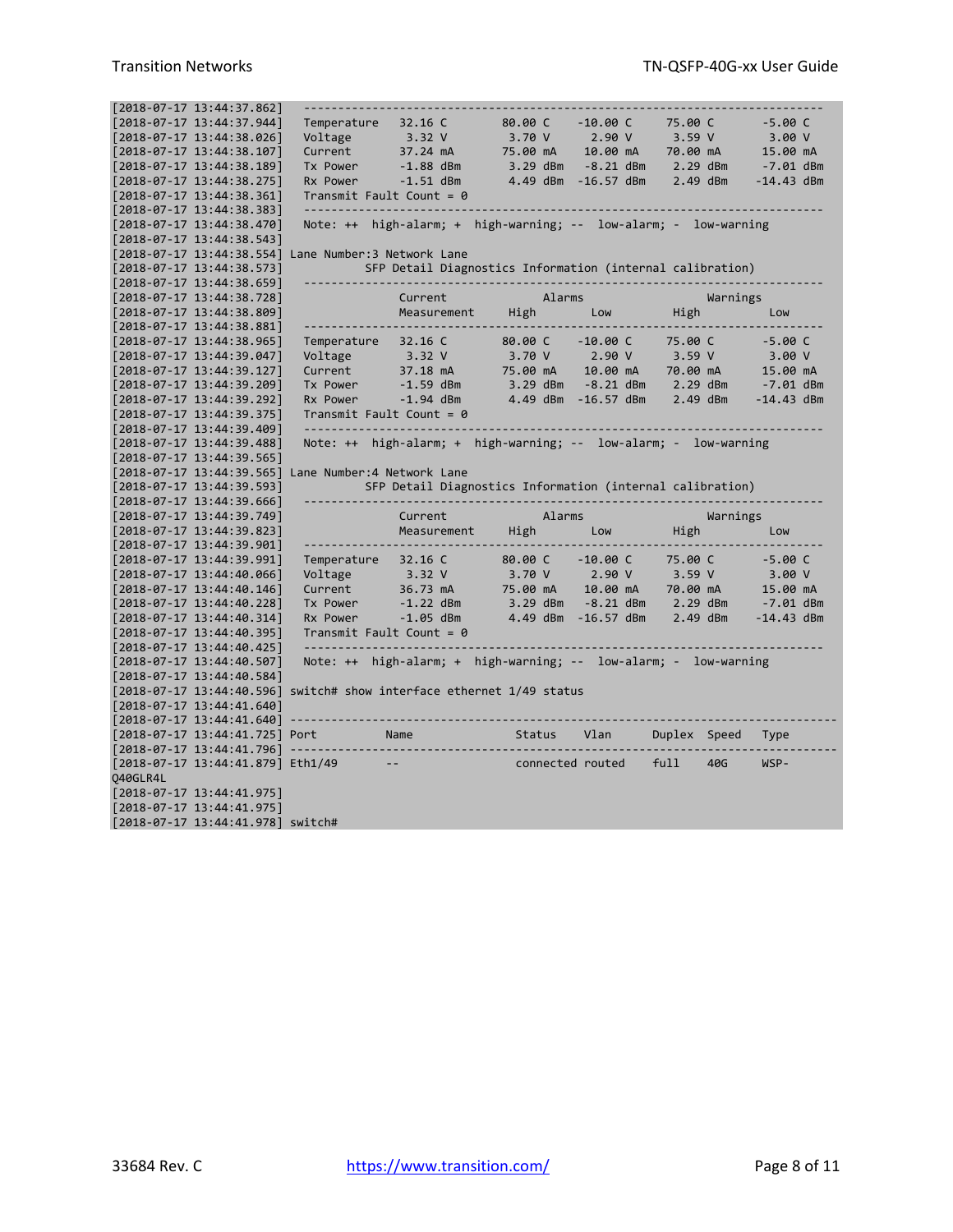## **Cleaning**

It is important that every fiber connector be inspected and cleaned prior to mating. Numerous tools and cleaning products are available for cleaning with a fiber cleaner for the fiber head as well as for cleaning with a ferrule cleaner. Cleaning products can include cartridge and pocket style cleaners, lint−free wipes, lint−free swabs, lint−free wet wipes, lint−free swabs, etc. from a wide array of vendors.

This section is provided as a general guideline and not as a complete process or procedure, as no known cleaning method is 100% effective. Dirt is the single biggest problem with fiber optics. Inspect and clean connectors. Inspect and clean again until they are perfect. Inspect and clean both ends in pairs. Clean the connectors, the mating adapters, and the transceiver ports.

Have a cleaning policy in place including a checklist of items tailored to your specific site requirements. Keep records for future troubleshooting (e.g., where cable is run, splice and termination locations, make and model of components, OTDR data, cleaning performed, etc.).

**Follow industry safety precautions!** Warning: Invisible laser radiation might be emitted from disconnected fibers or connectors. Do not stare into beams directly or view with optical instruments. Always turn off any laser sources before you inspect fiber connectors, optical components, or bulkheads. Always make sure that the cable is disconnected at both ends or that pluggable transceiver is removed from the device. Always wear the appropriate safety glasses when required for your area. Never look into a fiber with the device lasers on. Always follow proper grounding procedures. Never connect a fiber to a fiberscope with the device lasers on.

## **For More Information**

Technical information in this document is subject to change without notice. TN‐QSFP+ distances, TX power, RX power, and link budgets can be found on Transition Networks website, document "SFP/XFP Fiber and Copper Connectors." See at https://www.transition.com/

**40 Gigabit Ethernet ("40GbE" or "40G") Port Types** (40GBASE‐CR4, 40GBASE‐KR4, 40GBASE‐SR4, 40GBASE‐LR4, 40GBASE‐ER4, 40GBASE‐FR, 40GBASE‐T) ITU standards descriptions include:

**40GBASE‐SR4** ("short range") is a port type for multi‐mode fiber and uses 850 nm lasers. Its Physical Coding Sublayer 64b/66b PCS is defined in IEEE 802.3 Clause 82 and its Physical Medium Dependent PMD in Clause 86. It uses four lanes of multi-mode fiber delivering serialized data at a rate of 10.3125 Gbit/s per lane. 40GBASE‐SR4 has a reach of 100 m on OM3 and 150m on OM4. There is a longer range variant 40GBASE‐eSR4 with a reach of 300 m on OM3 and 400 m on OM4. This extended reach is equivalent to the reach of 10GBASE‐SR.

**40GBASE‐LR4** ("long range") is a port type for single‐mode fiber and uses 1300 nm lasers. Its Physical Coding Sublayer 64b/66b PCS is defined in IEEE 802.3 Clause 82 and its Physical Medium Dependent PMD in Clause 87. It uses four wavelengths delivering serialized data at a rate of 10.3125 Gbit/s per wavelength.

The amendment to IEEE Std 802.3-2008 includes changes to IEEE Std 802.3-2008 and adds Clause 80 through Clause 88, Annex 83A through Annex 83C, Annex 85A, and Annex 86A. This amendment includes IEEE 802.3 Media Access Control (MAC) parameters, Physical Layer specifications, and management parameters for the transfer of IEEE 802.3 format frames at 40 Gb/s and 100 Gb/s.

**EIA SFF‐8436 Rev 4.8 section 5.5 Color Coding** and Labeling of QSFP+ Modules: An exposed feature of the QSFP+ Module (a feature or surface extending outside of the bezel) shall be color coded as follows: Beige for 850nm, Blue for 1310nm, and White for 1550nm. For more information see ftp://ftp.seagate.com/sff/SFF‐8436.PDF.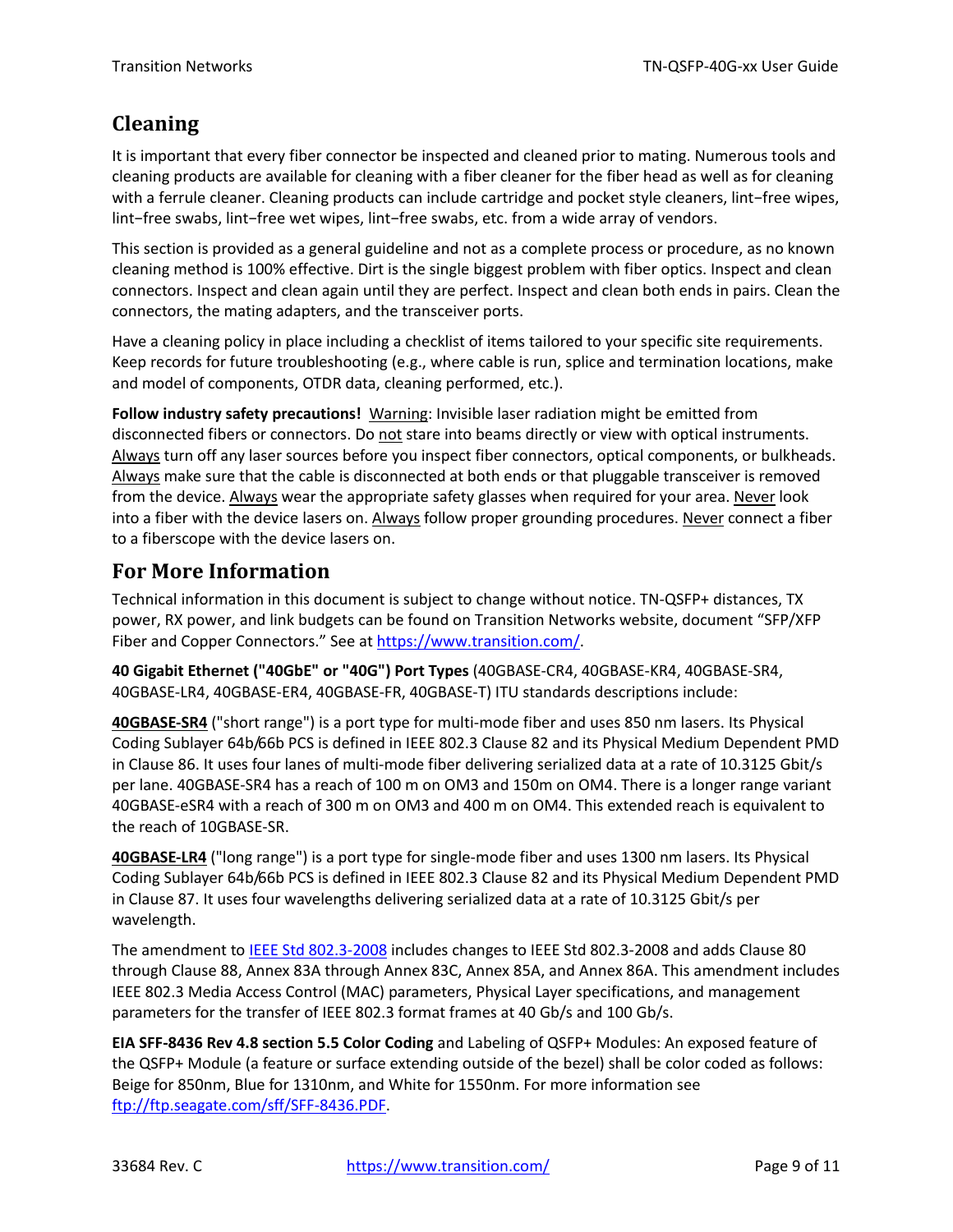## **Contact Us**

**Technical Support**: Technical support is available 24-hours a day

US and Canada: 1-800-260-1312 International: 00-1-952-941-7600

#### **Main Office**

tel: +1.952.941.7600 | toll free: 1.800.526.9267 | fax: 952.941.2322 sales@transition.com | techsupport@transition.com | customerservice@transition.com

#### **Address**

Transition Networks 10900 Red Circle Drive Minnetonka, MN 55343, U.S.A.

## **Compliance Information**

The fiber optic transmitters on this device meet Class I Laser safety requirements per IEC‐825/CDRH standards and comply with 21 CFR1040.10 and 21CFR1040.11.

WARNING: Visible and invisible laser radiation when open. Do not stare into the beam or view the beam directly with optical instruments. Failure to observe this warning could result in an eye injury or blindness.

IMPORTANT: Copper based media ports such as Twisted Pair (TP) Ethernet, USB, RS232, RS422, RS485, DS1, DS3, Video Coax, etc., are intended to be connected to intra-building (inside plant) link segments that are not subject to lightening transients or power faults. Copper‐based media ports such as Twisted Pair (TP) Ethernet, USB, RS232, RS422, RS485, DS1, DS3, Video Coax, etc., are NOT to be connected to inter-building (outside plant) link segments that are subject to lightening transients or power faults.

## **Class I Laser Compliance**

This product has been tested and found to comply with the limits for FDA Class I laser for IEC60825, EN60825, and 21CFR1040 specifications. 

## **Translated Safety Warnings**

| Warning Class I laser product.                | Advarsel Laserprodukt av klasse I.           |
|-----------------------------------------------|----------------------------------------------|
| Waarschuwing Klasse-I laser produkt.          | Aviso Produto laser de classe I.             |
| <b>Varoitus</b> Luokan I lasertuote.          | <b>¡Advertencia!</b> Producto láser Clase I. |
| Attention Produit laser de classe I           | Varning! Laserprodukt av klass I.            |
| Warnung Laserprodukt der Klasse I.            | Aviso Produto a laser de classe I.           |
| <b>Avvertenza</b> Prodotto laser di Classe I. | Advarsel Klasse I laserprodukt.              |

## **FCC Regulations**

This equipment has been tested and found to comply with the limits for a Class A digital device, pursuant to Part 15 of the FCC rules. These limits are designed to provide reasonable protection against harmful interference when the equipment is operated in a commercial environment. This equipment generates, uses and can radiate radio frequency energy and, if not installed and used in accordance with the instruction manual, may cause harmful interference to radio communications.

Operation of this equipment in a residential area is likely to cause harmful interference, in which case the user will be required to correct the interference at the user's own expense.